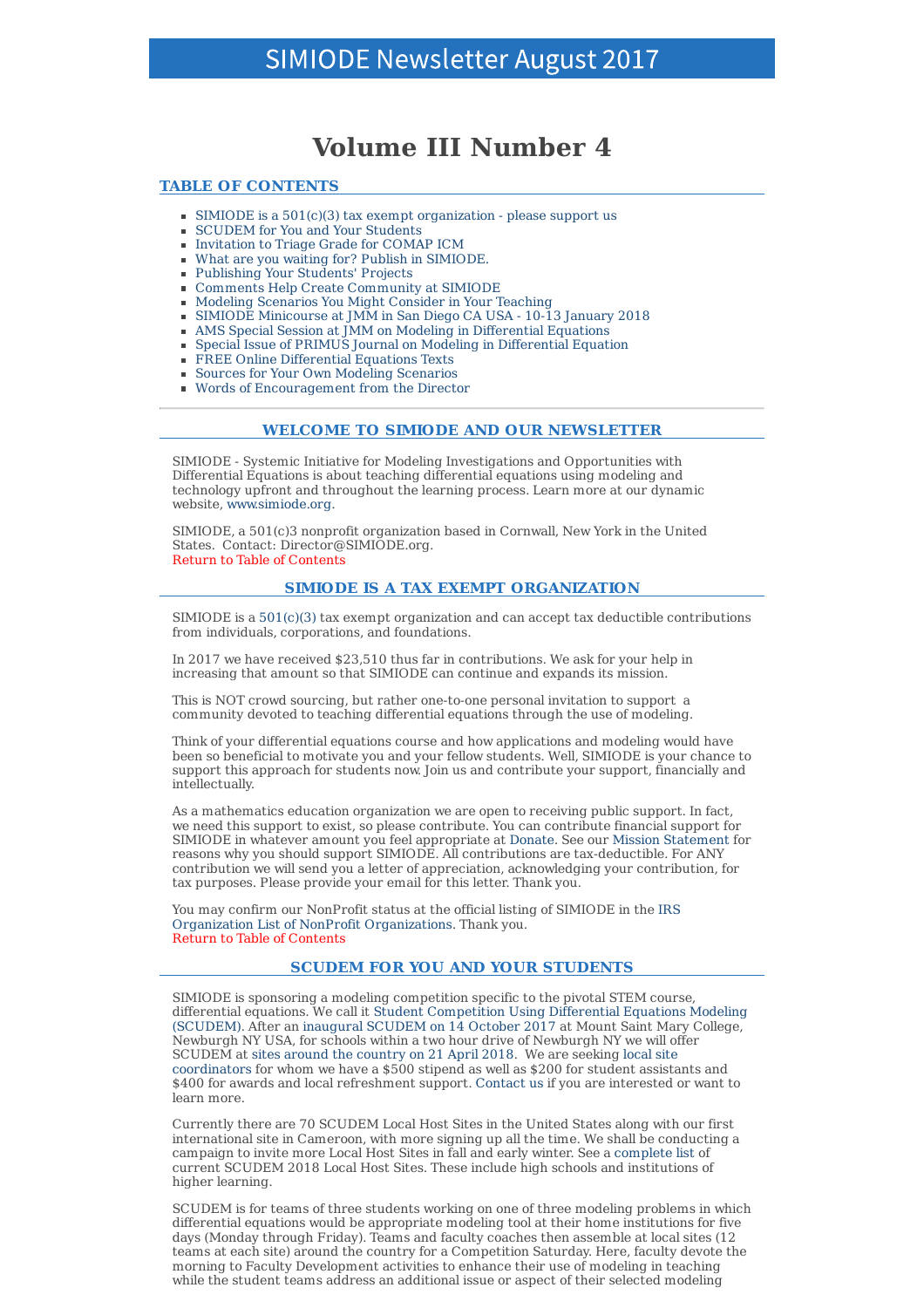efforts offered Saturday morning. Each site would have a local faculty coordinator and student assistant(s) (funded from participation fees).

Students deliver an Executive Summary by noon for assembled faculty to judge and then from 2 – 4:00 PM in two parallel sessions make 10 minute Presentations for assembled faculty and fellow competition students. By 4:30 PM on Saturday all SCUDEM activities and awards are complete. Exceptional team efforts will be invited to submit a Modeling Scenario as a refereed publication in SIMIODE.

Be sure to see sample problem, sample executive summary, and sample presentation material as well as additional sample problems and scoring rubric.

If you are interested in learning more about SCUDEM, either to register teams, to participate and/or lead in Faculty Development sessions, or to serve as a local host and receive a \$500 stipend please see complete SCUDEM details or contact us at Director@SIMIODE.org. Return to Table of Contents

**INVITATION TO TRIAGE GRADE FOR COMAP ICM**

#### The Interdisciplinary Contest in Modeling (ICM) sponsored by COMAP (Consortium for Mathematics and its Applications) is looking for judges for the triage round of grading. This contest asks groups of 3 undergraduates to work on an open-ended problem over 4 days and write up their solution in a paper of no more than 20 pages. The ICM has 3 problems to choose from, each applied to other fields (ICM); Network Science, Environmental Science, and Policy. The contest grows every year and the ICM has grown from about 400 participants to over 9000 participants in the past few years. We seek judges to help separate papers in the first stage of grading (triage). The triage round will take place Feb 15-Mar 25 2018 and COMAP pays \$10/paper. If you are interested in participating in a contest that helps over 27,000 students become more engaged in complex interdisciplinary problem solving, then please contact Amanda Beecher for more information. Return to Table of Contents

# **WHAT ARE YOU WAITING FOR? PUBLISH IN SIMIODE.**

If you are teaching differential equations of some sort you have probably written and assigned projects. Consider publishing your materials online in our peer reviewed, double blind referee system.

You can see how to submit your materials here. What you do is important to your students, but it is also important for your colleagues and their students. Step up and write up your projects for SIMIODE. You will have an online publication at SIMIODE. You will be pleased to know others are using your ideas, building on your success, and enjoying what you enjoy with your students. So, what are you waiting for? Just do it!

One purpose of SIMIODE is to offer colleagues solid, refereed teaching material on which they can base a modeling first course in differential equations. Thus publishing new ideas and activities for students is a main goal of SIMIODE.

However, it is reasonable to ask yourself, "Why should I prepare, submit, and publish in SIMIODE?" Here we give you many good reasons to publish in SIMIODE. Check them out and see that many fit you. Then join us by sending us your efforts. Return to Table of Contents

# **PUBLISHING YOUR STUDENTS' PROJECTS**

You assign projects in your differential equations courses, often encouraging students to find project areas of interest to them. You collect them and take the time to grade them and give them feedback. As you read them there are several which really stand out. They are exceptionally well-written; they involve interesting mathematics - stuff you did not realize; they extend the mathematics you offered them in your course; and they leave you with a great feeling about your students.

Encourage and enable your students to submit these excellent projects for publication in SIMIODE. Recently SIMIODE published a Modeling Scenario 1-094-S-Steeping Tea authored by Eric Sullivan, a faculty member at Carroll College Helena MT USA and two of his students Jesica Bauer and Erica Wiens. Check it out and consider engaging your students in course material development and publication at SIMIODE.

We have a place for publishing completed student projects so others can see the work of your best and finest. Have your students submit their project to our Manuscript Management site for refereeing, editing, and acceptance. They can also submit supplemental materials, e.g., video, spreadsheet, data sets, computer algebra files, posters, PowerPoint slides, extra pdf files.

We believe quality student work is worthy of display, of sharing, and of praise. Do this for your students. Help them publish their good work at SIMIODE. Return to Table of Contents

# **COMMENTS HELP CREATE COMMUNITY AT SIMIODE**

For each posting in SIMIODE community members have the option to post COMMENTS. This is strongly encouraged as it will build conversations which will connect colleagues, improve material, and build community. Any posted Comment will be emailed to the author of that resource and conversations can then begin. Return to Table of Contents

#### **MODELING SCENARIOS YOU MIGHT CONSIDER USING IN YOUR TEACHING**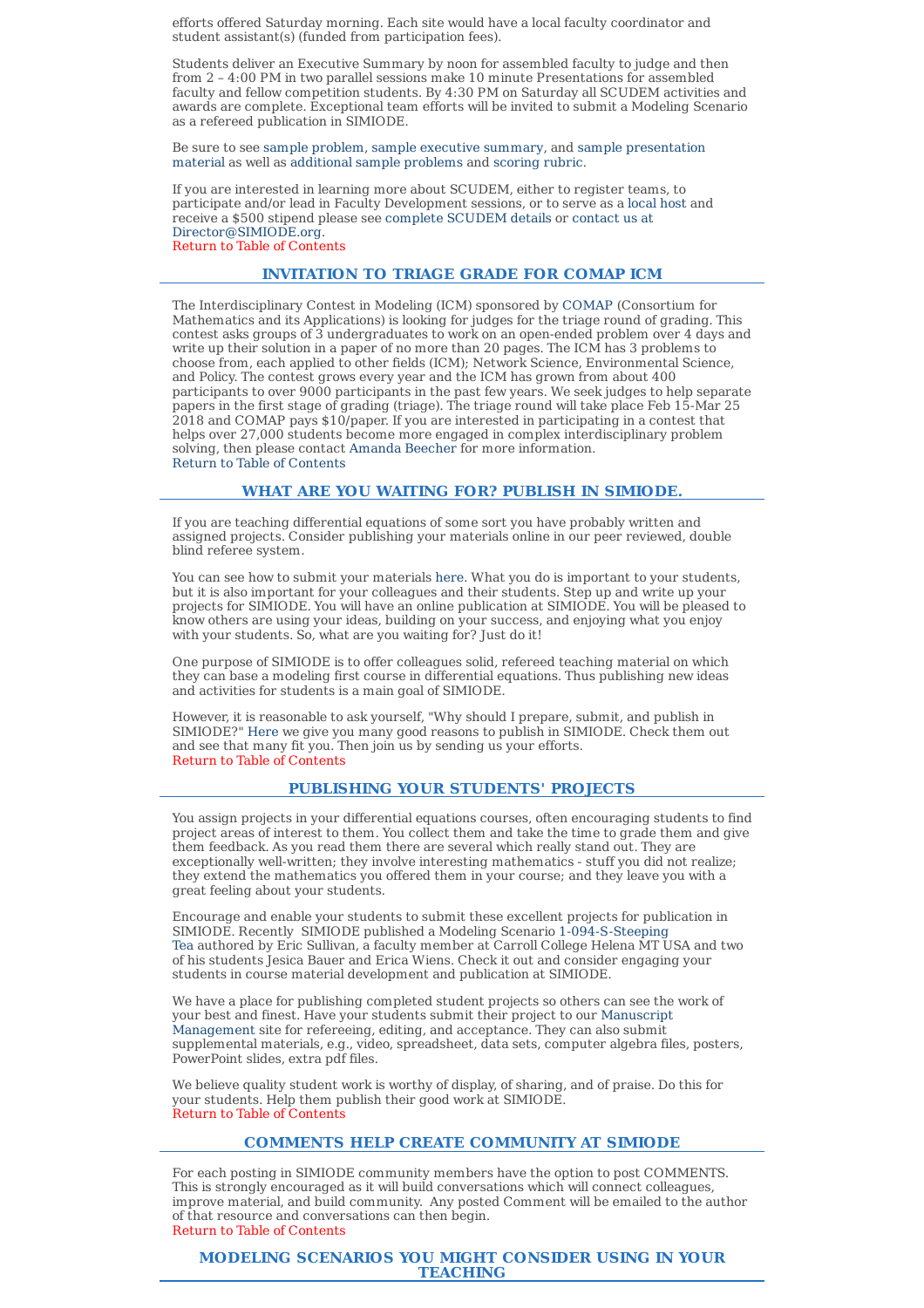We publish more and more Modeling Scenarios all the time after they have worked their way through the referee and editorial process and are now available.

In 1-066-S-USCensusModeling Jean Marie Linhart of Central Washington University in Ellensberg WA USA offers the most extraordinary guided Modeling Scenario ever published in SIMIODE in which students compare several models and communicate their results in a strucrured and professional manner.

Here we point out a Modeling Scenario involving guiding a drone's flight 6-023- S DroneHeadingHome. Authored by Richard Spindler, now of SUNY Plattsburgh, Plattsburgh NY USA, this Modeling Scenario attempts to model the path of a drone under certain flight and environmental restrictions. Amazon pay attention! Return to Table of Contents

## **SIMIODE MINICOURSE AT JMM IN SAN DIEGO CA USA - 10-13 JANUARY 2018**

Under the title, "Starter Kit for Teaching Modeling-First Differential Equations Course," the minicourse will support colleagues who wish to start using rich modeling resources to teach differential equations. Our method uses actual experience with classroom materials and discussions on how to initiate such practices in participants' courses. Participants will be placed in the role of students early in a differential equations course in which modeling is the driving force. The minicourse offers tested and successful modeling scenarios which engage students and bring forth differential equation notions and concepts through modeling.

The Minicourse will be in two parts, Part A on Thursday, 11 January 2018, 9:00 - 11:00 AM, and Part B on Saturday, 13 January 2018, 9:00 - 11:00 AM. Return to Table of Contents

## **AMS SPECIAL SESSION AT JMM ON MODELING IN DIFFERENTIAL EQUATIONS**

## **Deadline for Abstract submission is 26 September 2017.**

The session is organized by (1) Corban Harwood, Mathematics, George Fox University, Newberg OR USA; (2) William Skerbitz, Mathematics, Wayzata High School, Plymouth MN USA; (3) Dina Yagodich, Mathematics, Frederick, Community College, Frederick MD USA; and (4) Brian Winkel, SIMIODE, Cornwall NY USA.

The organizers of the AMS Special Session, Modeling in Differential Equations – High School, Two-Year College, Four-Year Institution, at the Joint Mathematics Meetings in San Diego, California, 10-13 January 2018, invite you to give a 20 minute talk in the sessions scheduled for Wednesday, 10 January 2018 (20 minute talk with 10 minute break between talks with 14 talks in all)  $8:00$  AM –  $10:50$  AM and  $2:15$  –  $6:05$  PM.

These sessions will give colleagues who have used modeling to motivate differential equations an opportunity to share their experiences, models, and results. Differential equations form a pivotal STEM course and this course is taught in high schools, two-year colleges, and four-year institutions by faculty with many different backgrounds and dispositions. Often, goals for the course and the down course clients for the course differ. In an effort to engage students and invigorate the course by basing it on the original intent of differential equations, namely understanding change, modeling is employed to introduce and motivate the study of the mathematics as well as confirm its applicability. This offers students rich motivational support for continuing in their mathematical studies at a crucial time in their young careers.

Presenters will discuss the value of modeling to them as teachers and to their students as learners. Both pedagogical and technical details will be presented. Issues will include finding material to support this approach; taking first steps as a teacher; design of data collection experiences; engaging and working with students; contributing materials to the community; communicating the importance of motivating applications to students and colleagues; faculty development; and collaboration and pedagogical research.

Abstracts are due on 26 September 2017 at the JMM 2018 Meeting site. The session number and name is SS 22A - AMS Special Session on Modeling in Differential Equations - High School, Two-Year College, Four-Year Institution. Return to Table of Contents

## **SPECIAL ISSUE OF PRIMUS**

## **Deadline for submission is 17 November 2017.**

PRIMUS will publish a special issue on "Modeling in Differential Equations Courses." See the Call for Papers with an open period until 17 November 2017. The Guest Editors for this issue of PRIMUS are Ellen Swanson, Centre College, Danville KY; Chris McCarthy, Borough of Manhattan Community College, New York NY; and Brian Winkel, SIMIODE, Cornwall NY.

The Guest Editors of this issue, encourage you to submit your new and groundbreaking research on activities, illustrations, descriptions, and assessments of efforts to use modeling to motivate and affirm the study of differential equations. They are looking for activities and materials which are described clearly and completely so readers can decide if the approach offered might work in their teaching and act on it accordingly. Narratives in which a modeling activity is proposed along with the description of how students build a differential equation model as an introduction to the specific differential equations topic to be studied are most desired, but applications of differential equations after the mathematical topics have been introduced are appropriate as well.

Consider sharing your enthusiasm for modeling in your classroom with colleagues in the highly respected peer-reviewed journal, PRIMUS. Return to Table of Contents